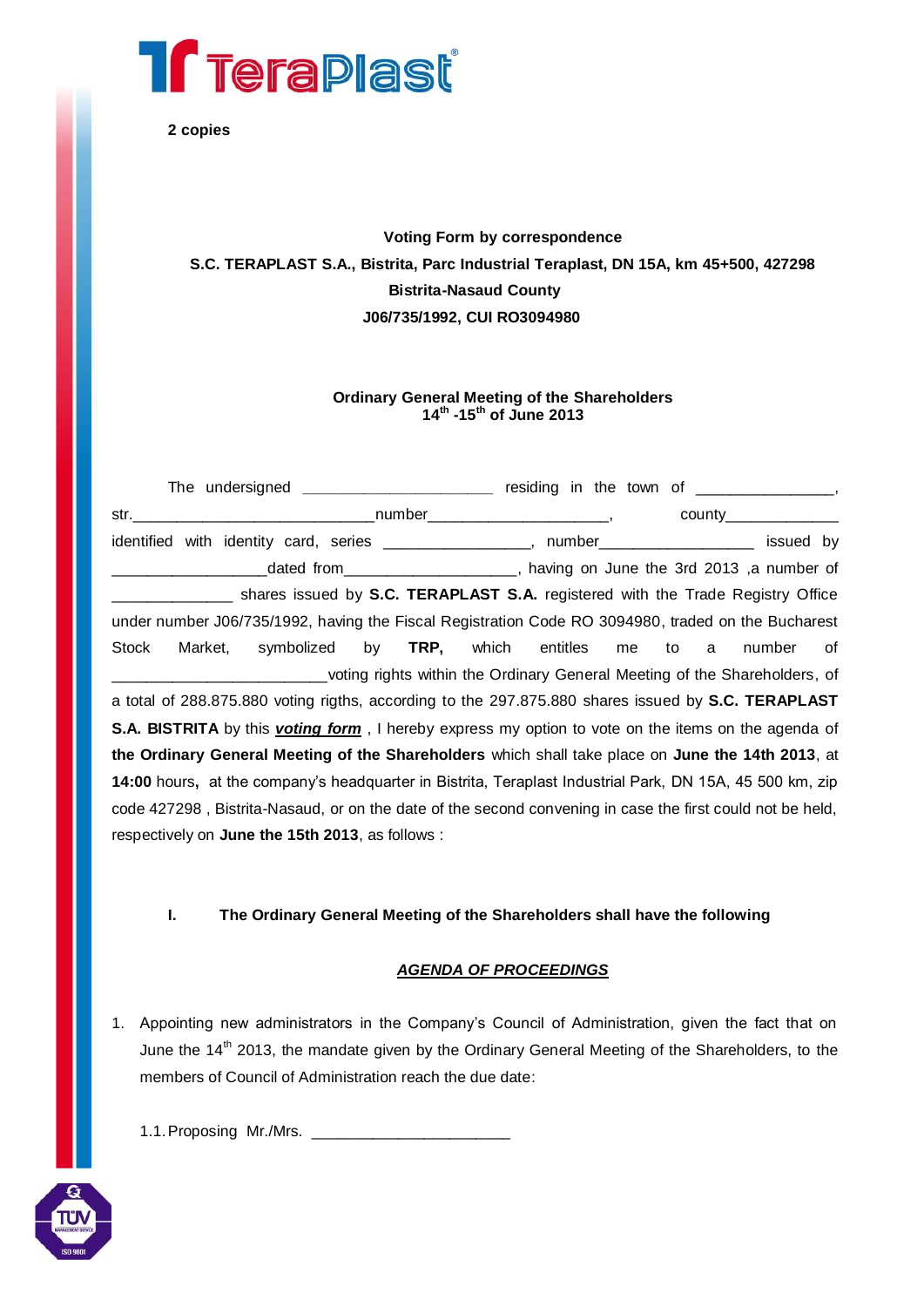| For | <b>Against</b> | Abstention |
|-----|----------------|------------|
|     |                |            |
|     |                |            |

### 1.2.Proposing Mr./Mrs. \_\_\_\_\_\_\_\_\_\_\_\_\_\_\_\_\_\_\_\_\_\_\_

| For | Against | Abstention |
|-----|---------|------------|
|     |         |            |

# 1.3.Proposing Mr./Mrs. \_\_\_\_\_\_\_\_\_\_\_\_\_\_\_\_\_\_\_\_\_\_\_\_\_\_\_\_\_\_

| For | <b>Against</b> | Abstention |
|-----|----------------|------------|
|     |                |            |
|     |                |            |

### 1.4.Proposing Mr./Mrs. \_\_\_\_\_\_\_\_\_\_\_\_\_\_\_\_\_\_\_\_\_\_\_\_\_\_\_\_\_\_\_

| For | <b>Against</b> | Abstention |
|-----|----------------|------------|
|     |                |            |

### 1.5.Proposing Mr./Mrs. \_\_\_\_\_\_\_\_\_\_\_\_\_\_\_\_\_\_\_\_\_\_\_\_\_\_\_\_\_\_\_

| For | <b>Against</b> | Abstention |
|-----|----------------|------------|
|     |                |            |
|     |                |            |

# 1.6.Proposing Mr./Mrs. \_\_\_\_\_\_\_\_\_\_\_\_\_\_\_\_\_\_\_\_\_\_\_\_\_\_\_\_\_\_

| For | <b>Against</b> | Abstention |
|-----|----------------|------------|
|     |                |            |

## 1.7.Proposing Mr./Mrs. \_\_\_\_\_\_\_\_\_\_\_\_\_\_\_\_\_\_\_\_\_\_\_\_\_\_\_\_\_\_\_\_

| For | <b>Against</b> | Abstention |
|-----|----------------|------------|
|     |                |            |

2. Establishing the validity of the mandate given to Council of Administration members, from the date of adopting the decision by the Ordinary General Meeting of the Shareholders. The proposal of the Council of Administration is that the mandate term to be of 4 (four) years.

| For | <b>Against</b> | Abstention |
|-----|----------------|------------|
|     |                |            |

3. Mandating Mr. Alexandru Stanean and Mr. Gheorghe Grosan, in negociating and signing the mandate contracts of the administartors, on behalf and for the company.

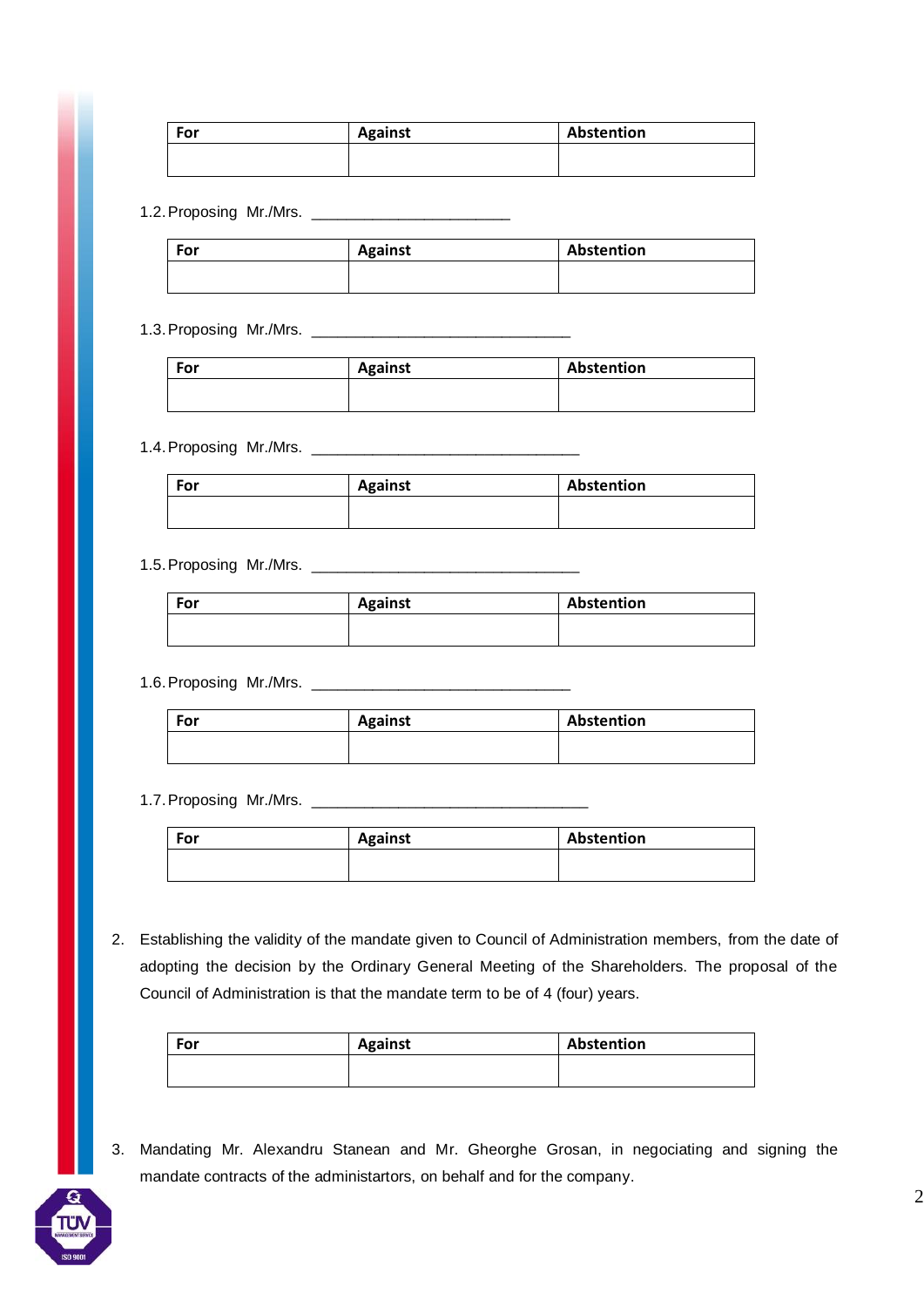| For | <b>Against</b> | Abstention |
|-----|----------------|------------|
|     |                |            |
|     |                |            |

4. Appointing the registration date defined as the date to identify the shareholders touched by the effects of the decisions approved by the Ordinary General Meeting of the Shareholders. The date proprosed by the Council of Administration is July, the 2nd 2013.

| For | <b>Against</b> | Abstention |
|-----|----------------|------------|
|     |                |            |

5. Mandating the Chairman of the Council of Administration , Mr. Traian Simion, in signing the Decision of the Ordinary General Meeting of the Shareholders, on behalf and for all Shareholders participating in the meeting.

| For | <b>Against</b> | Abstention |
|-----|----------------|------------|
|     |                |            |

6. Mandating the legal adviser of the Company, Kinga Vaida, identified with identity card Series X.B. no. 370326, issued by the Police Department of Bistrita, on 26.06.2012, to carry into effect all the formalities to register the Decision of the Ordinary General Meeting of the Shareholders, with the Trade Registry Office from Bistrita-Nasaud Tribunal, and to publish it in " Monitorul Oficial al Romaniei", Part IV.

| For | <b>Against</b> | Abstention |
|-----|----------------|------------|
|     |                |            |

**Note : You shall put an "X" in the appropriate voting box. The remaining boxes shall not be completed.**

This voting form was issued according to Law number 297/ 2004 on the capital market, the Regulation CNVM No.1/2006 as subsequently amended by Regulation CNVM nr.31/2006, and by Regulation CNVM No. 6/2009.

This voting form shall be completed by the shareholder, under all entries submitted, dated and signed properly.

**The voting form is issued in 2 original copies**, out of which: one copy will remain with the shareholder and one copy shall be submitted to the headquarter of **S.C.TERAPLAST S.A.,** until **June the 12th 2013, 14:00 hours.**